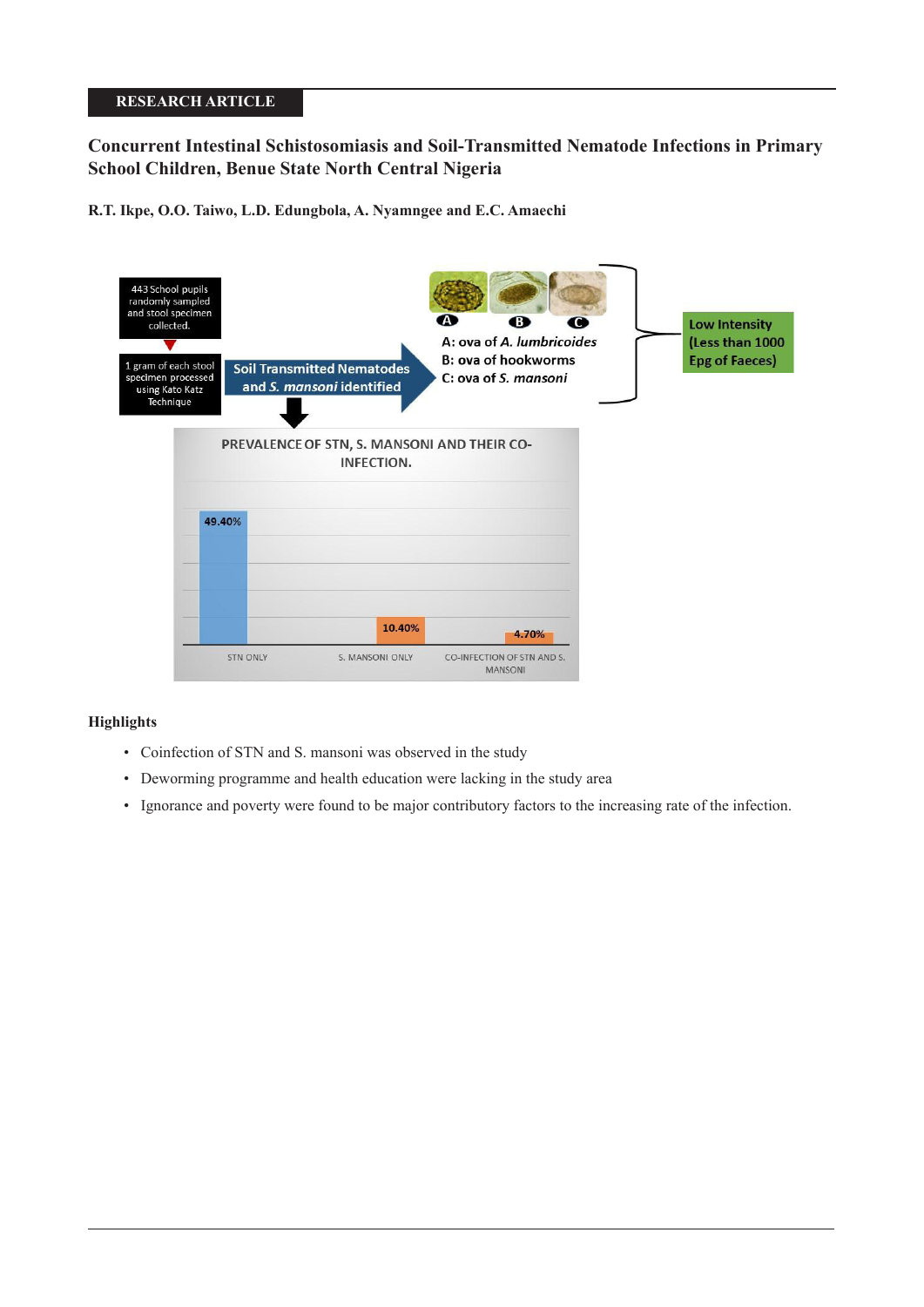### **RESEARCH ARTICLE**

# **Concurrent Intestinal Schistosomiasis and Soil-Transmitted Nematode Infections in Primary School Children, Benue State North Central Nigeria**

# **R.T. Ikpe1 , O.O. Taiwo1 , L.D. Edungbola1 , A. Nyamngee1 and E.C. Amaechi2,\***

*1 Department of Medical Microbiology and Parasitology, Faculty of Basic Medical Sciences, College of Health Sciences, University of Ilorin, Ilorin, Nigeria. 2 Department of Zoology, Faculty of Life Sciences, University of Ilorin, Ilorin, Nigeria.*

*Received: 12/07/2019; Accepted:30/06/2020*

**Abstract:** Intestinal schistosomiasis and soil-transmitted nematode (STN) infections are among the major public health problems globally, especially in sub-Saharan Africa, Nigeria inclusive. School-aged children carry the highest burden of both infections with significant morbidities in Nigeria. Data on co-endemicity of these infections especially amongst internally displaced persons (IDP) is scarce. To fill this gap, we performed a school-based cross sectional study in three rural communities in North Central Nigeria in which internally displaced persons co-existed. The study aimed to determine the co-endemicity of *Schistosoma mansoni*  and soil-transmitted nematodes infections among primary school children in six primary schools in Guma Local Government area, Benue State, north central Nigeria. Four hundred and forty three primary school pupils were included in the study between January and March 2018 by using simple random technique. A single stool specimen was collected from each participant, and a portion about 1 gram of each specimen was processed by Kato Katz technique. Of the 443 pupils examined, 219(49.4%) were found positive for the characteristic egg of at least one STN. Of the total children, 46(10.4%) had *Schistosoma mansoni* infection. Co-infection of atleast one STN and *S.mansoni* occurred in 21(4.7%) of the 443 pupils sampled. Co-infection of *Schistosoma mansoni* and *Ascaris lumbricoides* was observed in 11(23.9%) while *Schistosoma mansoni* and hookworm occurred in 10(21.7%) of the children. There was higher intensity in the total egg count among the males  $(51.99\pm60.67)$  than the females  $(48.42\pm59.89)$  in both genders. The intensity of egg count was highest in age group 7-9 years  $(55.27\pm65.03)$ . The lowest intensity was observed in age group 13-15 (41.47±46.08).Integrated interventions such as health education, school feeding program for improved nutrition and mass chemotherapy is advocated.

*Keywords:* Soil-transmitted nematodes, school children, coinfection, intestinal schistosomiasis, Nigeria.

#### **INTRODUCTION**

Soil-transmitted nematodes (STN) and *Schistosoma mansoni* infections are among the leading causes of global health problems especially in the poorest and most deprived communities of sub Saharan Africa (Aribodor *et al*., 2018). Schistosomiasis is second to malaria as the most devastating disease in the world and remains the most prevalent parasitic infection affecting about 77 developing countries of the world. It is estimated that over 240 million individuals are infected, with about 700 million people worldwide at serious risk of infection (Hotez *et al*., 2012). It is estimated that 1.5 billion are reported to be infected with soil transmitted nematodes (STNs) all over the world. Nigeria harbors the highest number of cases with schistosomiasis in Sub Saharan Africa with about 29 million infected people (Adenowo *et al.,* 2015). .Soil transmitted nematode infections are highly endemic in Nigeria with prevailing prevalence's amongst the different geo-political and epidemiological settings (Amali *et al*., 2013; Nzeako *et al.*, 2013). STN and *S. mansoni* infections are often co-endemic and co-infection is a common place especially in endemic communities of Sub Saharan Africa (Aribodor *et al*., 2018). Reports from various researchers have confirmed that school-aged children in the range of 5-20 years of age are most infected with both schistosomiasis and soil transmitted nematode infections. Poor personal and environmental hygiene coupled with frequent water contact behavior' of school aged children are reported as risk factors that render them most vulnerable to both STN and *S. mansoni* infections. Chronic infection with intestinal schistosomiasis and STNs causes impaired physical, intellectual and cognitive developments in children (Ademowo *et al*., 2015). Following the World Health Assembly resolution of 2001 to control schistosomiasis and soil-transmitted nematode infections amongst school aged children, governments and international organizations have been making concerted efforts at prevention and control of these infections in many endemic countries. Proper identification of communities where co-infections prevail will assist proper implementation of control programs. For proper control of schistosomiasis and STHs, especially for groups at risk, World Health Organization (WHO) recommends the use of Praziquantel and aldendazole/mebendazole. However in Nigeria, the insurgent activities of Boko Haram in the past six years have forced over a million people to flee their homes. Furthermore, inter-communal clashes resulting from ethno-religious disputes, tensions between Fulani herdsmen and farmers have resulted in over 700,000 people being displaced from the North Central region of Nigeria (Eme *et al*., 2016). There was no deworming programme targeted at the prevention and control of these intestinal helminth infections in the study area. The low uptake of preventive chemotherapy among school aged children in



*\*Corresponding Author's Email:* ebubeamechi@yahoo.com *https://orcid.org/0000-0002-0032-8837*

 This article is published under the Creative Commons Attribution License (https://creativecommons.org/licenses/by/4.0/), which permits unrestricted use, distribution, and reproduction in any medium, provided the original work is properly cited.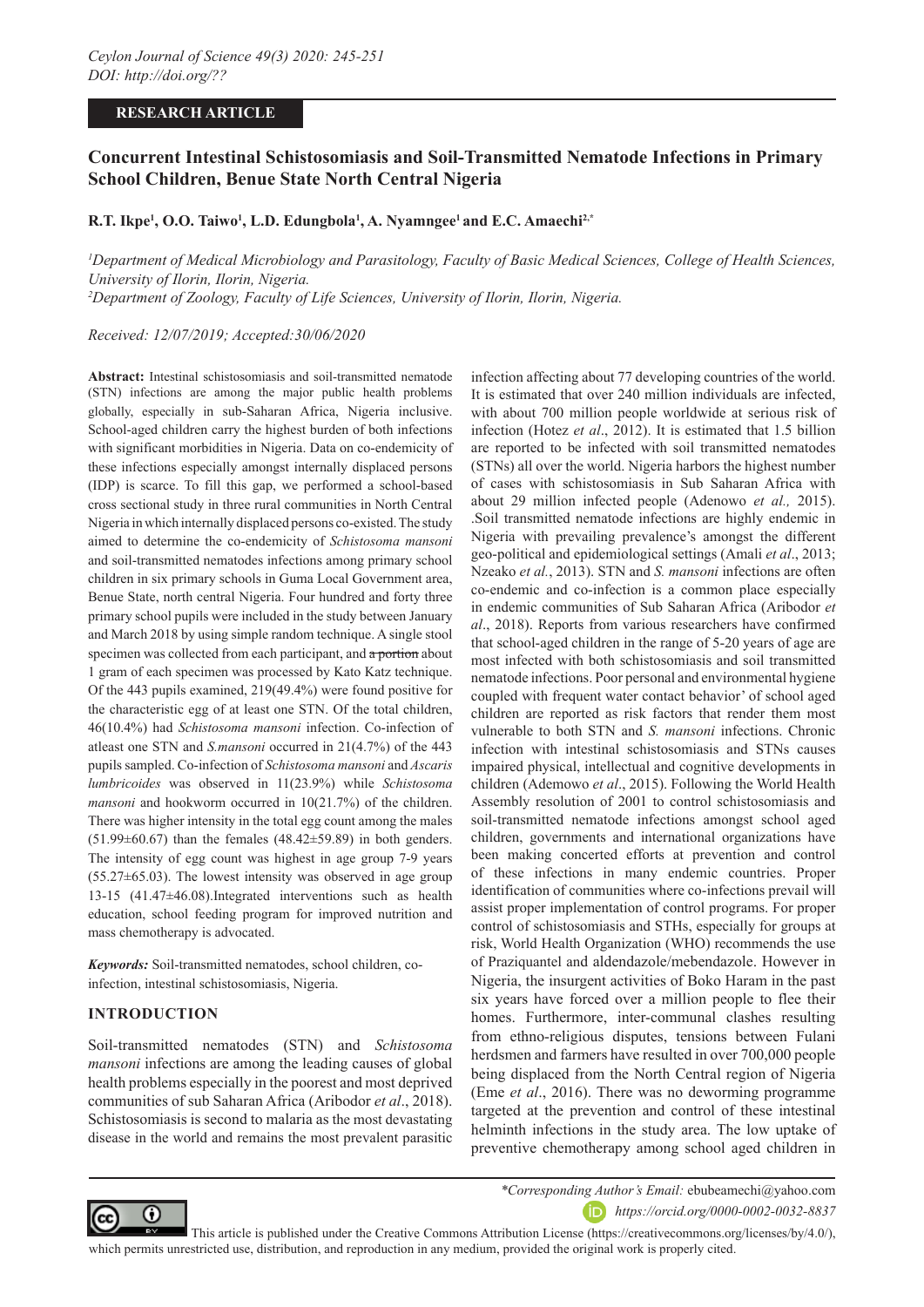the study area has serious consequence on the prevalence and intensity of the infections. Data on co-infection of STNs and *S.mansoni* infections among school children in the study area is lacking, therefore the current study was aimed at determining co-infection of STNs and *S. mansoni* infections among school children. The result of the study will be useful to policy makers involved in control of the disease to target such population in order to effectively control the disease.

# **MATERIALS AND METHODS**

#### **Study area**

The study was conducted in three communities (Abinsti, Ukpiam and Daudu) in Guma Local Government Area of Benue State. It is located on 7º20'N and 8 º45'E in the North Central region of Nigeria. The population of Guma Local Government Areas was 191, 599 (NPC, 2006). The major ethnic group in Guma Local Government Areas is Tiv. Others include: Jukun; Kabawa; Alogo; Idoma; Hausa; Egbira; Ibo and other ethnic groups in Nigeria. The vegetation is guinea savanna, which is characterized by trees, shrubs and grass. Climate is tropical humid. Like other parts of the State, Guma Local Government Area experiences two seasons, rainy and dry season. The rainy season lasts from April to October, with annual rainfall of 100-200mm. The dry season begins from November and ends in March. Temperature fluctuates between 21-37ºc throughout the year. The main occupation in the area is farming. Others include: fishing, trading and civil service. There are community health care centres, primary and secondary schools and electricity in Guma, however, the Local Government Areas, lack piped borne water and good roads. Most homes get water from nearby streams and wells. The internally displaced persons have been in the area for about six years. The general sanitation status of the area under study is poor.

Most homes do not have toilets and proper ventilation. Dumpsites are located close to human habitation. The communities all house internally displaced persons making cooking a general thing. The hygiene conditions of the area are unfavorable.

#### **Ethical consideration**

The protocol used in this study was approved by the Ethical Review Committee of the University of Ilorin, Nigeria (UERC/ASN/2017/1090). Prior to the study, informed consent of parents and guardians of the school children was obtained after a detailed explanation of the study protocol. Following the ethical review regulation, patients who were found to be positive for the tested infections were given treatment.

#### **Study population and sample size**

This study was conducted between January and March, 2018. A total of six primary schools; two from each Abinsti, Daudu and Ukpiam communities were selected. All the schools in the area were coded with even and odd numbers.

It was then balloted and schools with odd numbers were chosen for the study. The schools were from communities where internally displaced persons camp existed.

The sample size used in the study is determined using the method of Thrushfield, 1997.

 $n = z^2pg$  $d<sup>2</sup>$ Where  $n =$ sample size  $p =$  expected prevalence = 50% (no known prevalence).  $q = 1 - p$  $d =$  desired absolute precision of 5% (0.05)  $Z=1.96$  $n = 1.96^2 \times 0.5$  (1-0.5) 0.052

 $n = 384$ .

The minimum sample size (n) was calculated to be 384. Given the inclusion of 443 children for the study satisfied the minimum requirement. A registration list of pupils (aged 5-16years) from each selected school was obtained. Subsequently, a simple random sampling method was used to select pupils from each school and class. When a selected pupil was absent, a student before or after this student was selected as a replacement.

#### **Sample Collection**

Sample collection was done during school hours. From each of the selected schools, fifteen or more pupils were selected from each class by simple random sampling technique. Each pupil was provided with a clean labeled plastic universal bottle with screw cap. The children were instructed to pass faeces the following morning on a sheet of paper or leaf and to use a stick to transfer enough of the feaces to fill half of the bottle and then to cover the bottle tightly with screw cap. Faecal samples were collected the same day in the morning and fixed immediately by adding 10mls of 10% formalin and mixed thoroughly with a wooden applicator stick (Salawu *et al*., 2014). Specimens collected for each class were put in different bags for easy transportation. The samples were analyzed immediately at the laboratory.

#### **Laboratory examination of samples**

The Kato-Katz technique was used in preparing the stool samples. The slide was placed under a compound microscope and examined in a systematic zigzag pattern. The number and each characteristic egg or larvae of each species was recorded appropriately against the sample number. The parasites were identified using an Atlas by Ash and Orihel (2007). Each distinctive parasite egg or larvae was counted, using a tally hand counter. The intensity of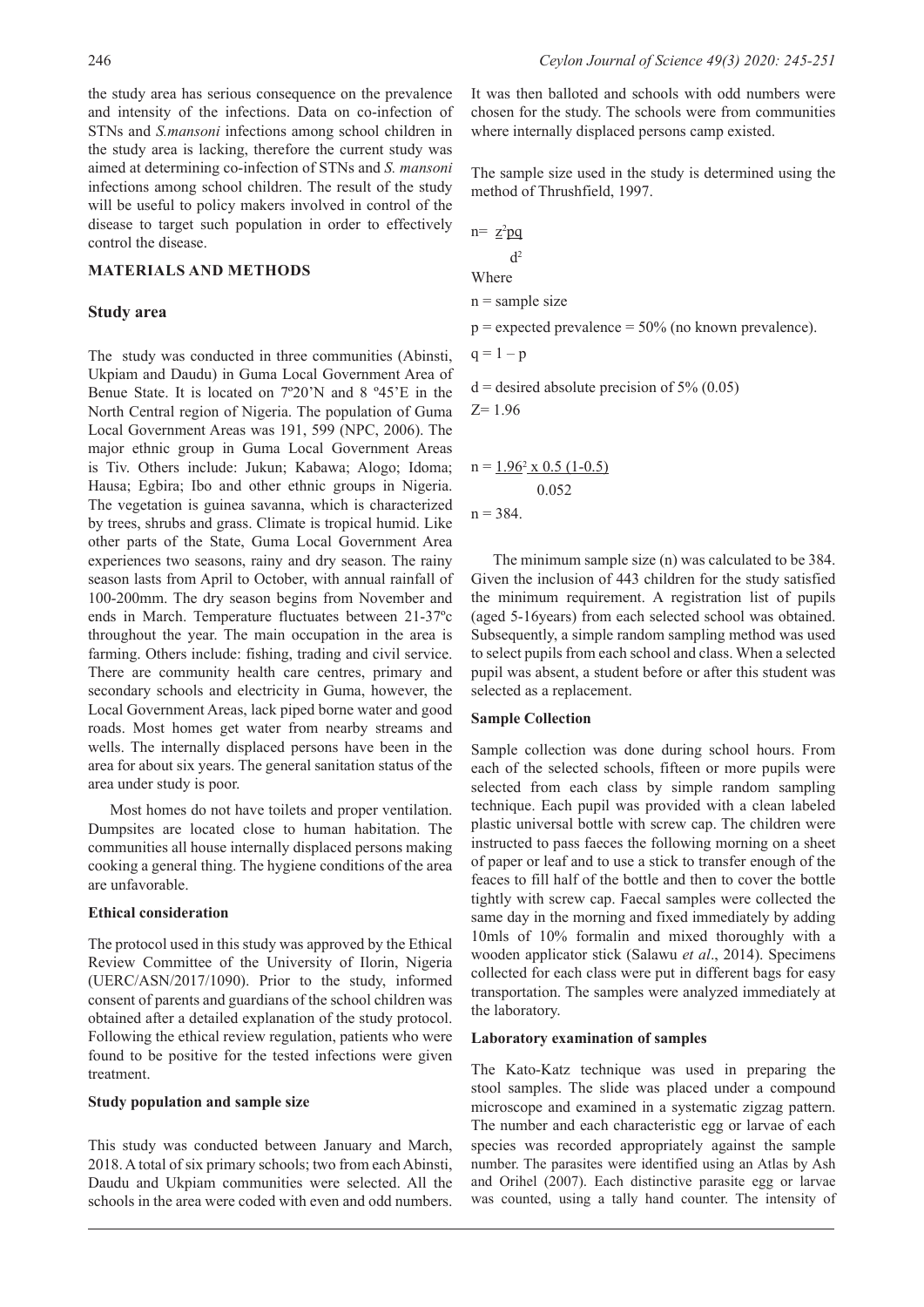#### *R.T. Ikpe et al.* 247

each helminthes observed was determined by multiplying the number of eggs of the species counted by 24 to obtain the number of eggs per gram of faeces (Epg) (WHO, 1991).

#### **Data analysis**

Data such as age, sex and other socio-economic characteristics obtained from questionnaires and laboratory analysis was entered into Microsoft excel and analysed using SPSS version 20.00 California, USA. Statistical analysis was carried out at the significance level of P=0.05. Chi square was used to compare the prevalence by age, sex and school.

# **RESULTS**

## **Over all prevalence of soil transmitted nematode infections**

A total of 443 stool specimens were collected in six primary schools in Guma Local Government Areas of Benue State and examined between January and March, 2018. The pupils sampled were between the age of 4-18 years. Of the 443 pupils whose stool specimen were examined, 271 (61.2%)

were males while 172 (38.8%) were females. Of the 443 pupils examined, 219 (49.4%) were positive for the characteristic egg of at least one STN (*Ascaris lumbricoides* and Hookworms) (Table 1).

### **Prevalence of Soil Transmitted Nematode infections by Gender**

Of the 271 males examined 141 (52.0 %) were positive while 78 (45.3%) of the 172 females were also positive. There was no significantly difference in prevalence among males and females (p=0.005) (Table 2).

#### **Overall prevalence of** *schistosoma mansoni* **infection**

In the course of stool examination, 46 (10.4%) of the pupils were found to be positive for the characteristic egg of *S. mansoni* as shown in Table 3. There was higher prevalence in females  $(11.6\%)$  than in males  $(9.6\%)$ . (Table 4). There was no significant difference in prevalence between both sexes (p=0.006). Community Daudu had the highest prevalence (15.6%) while Liberty Foundation Ukpiam had the least prevalence (3.4 %). (Table 3).

Table 1: Over all prevalence of STN infections among the 443 pupils examined.

| <b>No. Examined</b> | No. (%) Infected |
|---------------------|------------------|
| 97                  | 47(48.5)         |
| 78                  | 45(57.7)         |
| 74                  | 36(48.6)         |
| 72                  | 30(41.7)         |
| 64                  | 31(48.4)         |
| 58                  | 30(51.7)         |
| 443                 | 219(49.4)        |
|                     |                  |

| Df=5, $X^2$ =5.5, P>0.05 |  |
|--------------------------|--|
|                          |  |

**Table 2:** Prevalence of Soil Transmitted Nematode infections by Gender.

| Gender  | <b>No. Examined</b> | No. (%) Infected           |
|---------|---------------------|----------------------------|
| Males   | 2.71                | 141(52.0)                  |
| Females | 172                 | 78 (45.3)                  |
| Total   | 443                 | 219(49.4)                  |
|         |                     | Df=1, $X^2=3.6$ , $P>0.05$ |

**Table 3:** Overall Prevalence of *S. mansoni* by School.

| <b>Schools where stool samples</b><br>were collected |     | No. Examined No. (%) Infected |
|------------------------------------------------------|-----|-------------------------------|
| St. Francis, Ukpiam                                  | 97  | 9(9.3)                        |
| LGEA, Abinsti                                        | 78  | 9(6.5)                        |
| Divine Dove, Abinsti                                 | 74  | 7(9.5)                        |
| Lobethas, Daudu                                      | 72  | 9(12.5)                       |
| Community, Daudu                                     | 64  | 10(15.6)                      |
| Liberty Foundation, Ukpiam                           | 58  | 2(3.4)                        |
| Total                                                | 443 | 46(10.4)                      |

Df=1,  $X^2$ =2.8, P>0.05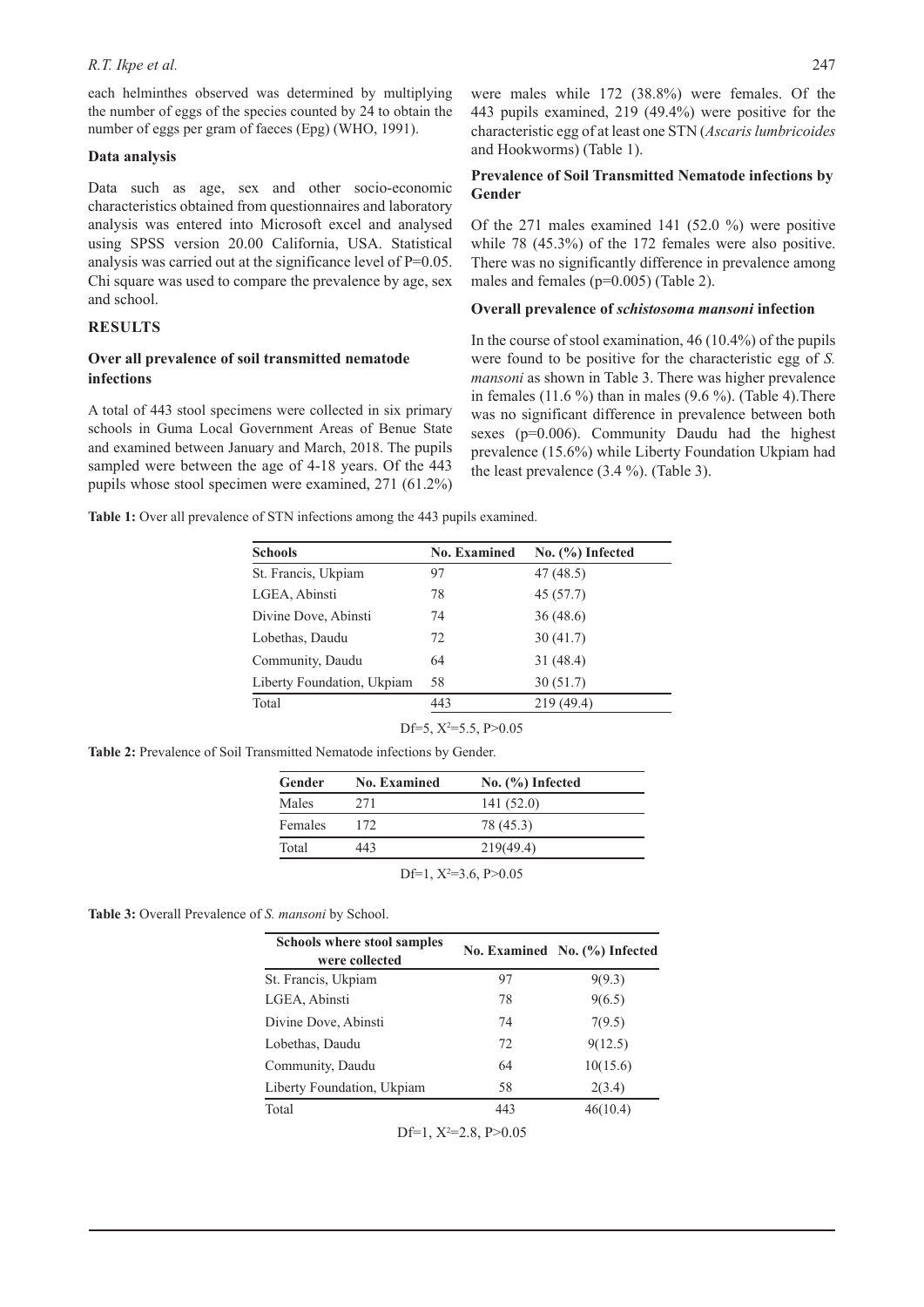#### **Table 4:** Prevalence of *S. mansoni* infection by Gender.

| Gender         | <b>No. Examined</b> | $No.$ (%) Infected |
|----------------|---------------------|--------------------|
| Males          | 271                 | 26(9.6)            |
| <b>Females</b> | 172                 | 20(11.6)           |
| <b>Total</b>   | 443                 | 46(10.4)           |

**Table 5:** Prevalence of *S. mansoni* infection and co-infections with STN by Gender.

| <i>S. mansoni</i> and STN Infections | <b>Males</b><br>No. $(\%)$ Infected | <b>Females</b><br>No. $(\%)$ Infected | <b>Total</b><br>No. $(\% )$ Infected |
|--------------------------------------|-------------------------------------|---------------------------------------|--------------------------------------|
| S.mansoni                            | 13(50.0)                            | 12(60.0)                              | 25(54.3)                             |
| S. mansoni and A. lumbricoides       | 6(23.1)                             | 5(25.0)                               | 11(23.9)                             |
| S. <i>mansoni</i> and Hookworms      | 7(26.9)                             | 3(15.0)                               | 10(21.7)                             |
| Total                                | 26(56.5)                            | 20(43.5)                              | 46(100.0)                            |

Table 6: Prevalence of *S. mansoni* infection and co-infections with STN by School.

| Schistosoma mansoni and<br><b>STN</b> Infections | St.<br>Francis,<br>Ukpiam.<br>No. (%)<br><b>Infected</b> | LGEA,<br>Abinsti.<br>No. (%)<br><b>Infected</b> | <b>Divine</b><br>Dove,<br>Abinsti.<br>No.(%)<br><b>Infected</b> | Lobethas,<br>Daudu.<br>No. (%)<br><b>Infected</b> | Community,<br>Daudu.<br>No. (%)<br><b>Infected</b> | Liberty<br>Foundation,<br>Ukpiam.<br>No. (%)<br><b>Infected</b> | Total.<br>No. (%)<br><b>Infected</b> |
|--------------------------------------------------|----------------------------------------------------------|-------------------------------------------------|-----------------------------------------------------------------|---------------------------------------------------|----------------------------------------------------|-----------------------------------------------------------------|--------------------------------------|
| S. mansoni                                       | 6(66.7)                                                  | 1(11.1)                                         | 4(57.1)                                                         | 6(66.7)                                           | 7(70.0)                                            | 1(50.0)                                                         | 25(54.3)                             |
| <i>S. mansoni</i> and A.<br><i>lumbricoides</i>  | 2(22.2)                                                  | 5(55.6)                                         | 2(28.6)                                                         | 2(22.2)                                           | 0(0.0)                                             | 0(0.0)                                                          | 11(23.9)                             |
| S. <i>mansoni</i> and Hookworms                  | 1(11.1)                                                  | 3(33.3)                                         | 1(14.3)                                                         | 1(11.1)                                           | 3(30.0)                                            | 1(50.0)                                                         | 10(21.7)                             |
| Total                                            | 9(19.6)                                                  | 9(19.6)                                         | 7(15.2)                                                         | 9(19.6)                                           | 10(21.7)                                           | 2(4.3)                                                          | 46(100.0)                            |

#### D.f=5, X2=7.9, p>0.05

**Table 7:** Intensity of Soil Helminthiasis and Intestinal Schistosomiasis by Gender.

| Gender       | No. infected | <b>Ascaris lumbricoides</b> | <b>Hook worms</b>       | <b>Schistosoma</b><br>mansoni | <b>Total</b>            |  |
|--------------|--------------|-----------------------------|-------------------------|-------------------------------|-------------------------|--|
|              |              | egg count<br>(Mean Epg)     | egg count<br>(Mean Epg) | egg count<br>(Mean Epg)       | Egg count<br>(Mean Epg) |  |
| Male         | 155          | 7200                        | 4728                    | 1176                          | 13104                   |  |
|              |              | $(26.57 \pm 46.92)$         | $(17.45 \pm 30.35)$     | $(4.34 \pm 12.76)$            | $(51.99 \pm 60.67)$     |  |
| Female       | 99           | 3698                        | 2760                    | 888                           | 7346                    |  |
|              |              | $(21.49 \pm 37.89)$         | $(16.05 \pm 28.91)$     | $(5.16 \pm 13.1)1)$           | $(48.42 \pm 59.89)$     |  |
| <b>Total</b> | 254          | 10898                       | 7488                    | 2064                          | 20450                   |  |
|              |              | $(24.60 \pm 43.66)$         | $(16.90 \pm 29.77)$     | $(4.66 \pm 12.78)$            | $50.60 \pm 60.33$       |  |

# **Prevalence of** *S. mansoni* **infection and co-infections with STN**

# **Prevalence of** *S. mansoni* **infection and co-infections with STN by School**

A total of 46 pupils (10.4%) of the 443 pupils were infected with *S. mansoni*, out of which 25 (54.3%) had infection of *S. mansoni* only. Co-infections was found in 21 (4.7%) of the 443 pupils. Co-infection with *A. lumbricoides* was seen in 11 (23.9%) pupils while 10 (21.7) had co-infections with hookworms (Table 5) There was no significant difference in prevalence of schistosomiasis and soil transmitted nematode infections. (P=0.006)

Based on the schools examined, Community Daudu had the highest prevalence of *S. mansoni* infections with 10 (21.7%) pupils infected. The least prevalence was seen in Liberty Foundation Primary school where 2 pupils (4.3%) were infected. There was no significant difference however. (P=0.126). (Table 6).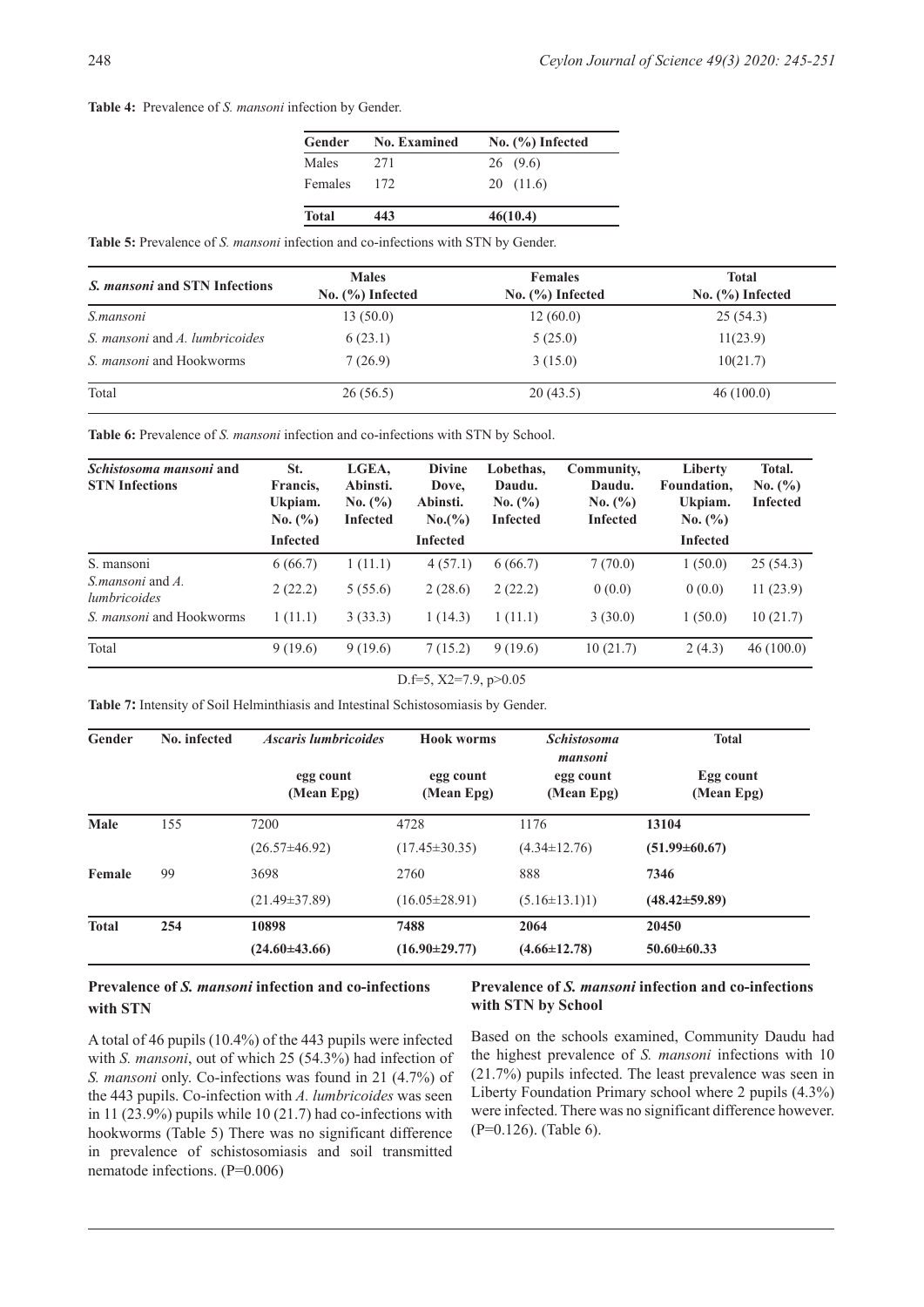| Age group    | No. infected | <i><b>Ascaris lumbricoides</b></i> | <b>Hook worms</b>       | <b>Schistosoma</b><br>mansoni | <b>Total</b>             |
|--------------|--------------|------------------------------------|-------------------------|-------------------------------|--------------------------|
|              |              | egg count<br>(Mean Epg)            | egg count<br>(Mean Epg) | egg count<br>(Mean Epg)       | egg count<br>(Mean Epg)  |
| $4-6$        | 22           | $840(24.4\pm43.2)$                 | $720(20.57\pm33.51)$    | $120(3.43\pm10.39)$           | $1680(54.17\pm73.48)$    |
| $7-9$        | 58           | 3624(27.45±49.1)                   | 2544 (19.27±32.68)      | $672(5.09\pm13.60)$           | $6840 (55.27 \pm 65.03)$ |
| $10-12$      | 74           | 3960 (28.49±46.64)                 | 1944 (3.99±27.55)       | $624(4.49\pm11.761)$          | $6528(53.01 \pm 63.03)$  |
| $13 - 15$    | 56           | 1944(17.0±33.29)                   | 1872 (16.42±27.53)      | 528 $(4.63 \pm 13.87)$        | 4344 (41.47±46.08)       |
| $16-18$      | 9            | 530 (22.96±35.88)                  | 408 $(17.74 \pm 30.87)$ | $120(5.22 \pm 12.44)$         | $1058(49.04\pm52.92)$    |
| <b>Total</b> | 219          | 10898(24.60±43.66)                 | 7488 (16.90±29.77)      | $2064(4.66\pm12.78)$          | $2045050.60\pm 60.33$    |

**Table 8:** Intensity of Soil Transmitted Nematode and S. mansoni Infections by Age group (N=219).

# **Intensity of Soil Transmitted Nematode and** *S. mansoni* **Infections by Gender**

There was a higher intensity among the males (51.99±60.67) than the females (48.42±59.89) in both gender. *A. lumbricoides* had the highest intensity while *S. mansoni* had the least. There is no significant difference in the intensity of infection between both gender  $(p=0.005)$ (Table 7).

# **Intensity of Soil Transmitted Nematode and** *S. mansoni*  **Infections by Age group**

The intensity of egg count was highest in age group 7-9 years (55.27±65.03). The lowest intensity was observed in age group 13-15 (41.47±46.08). There was no significant difference in the intensity of infection between the age groups (p=0.005) (Table 8).

#### **DISCUSSION**

Our study represents a systematic school-based study on co-infection of soil-transmitted nematode infections and intestinal schistosomiasis infections in Nigeria. This study reveals the existence of intestinal schistosomiasis and soiltransmitted nematode co-infections among pupils in the study area. Co-endemicity of infections is an indication of the presence of conditions that favour co-existence of both infections. The high prevalence of STN reported in this study (49.4%) is similar to results obtained by other researchers in Nigeria. Aribodor *et al*., 2018 recorded a prevalence of 49.6% among pupils in Enugu State, south eastern Nigeria. Salawu and Ughele, 2015 reported a prevalence of 59.2% in Ife East Local Government Area of Osun State. A much higher prevalence of 75.7% was reported by Amaechi *et al*.,2013 among school children in rural communities of Abia State. However, lower prevalence have been reported by Bolaji *et al*., 2017 in Ifelodun LGA of Kwara State. The high prevalence of STN reported in this study could be linked to poor environmental conditions, lack of portable water and poor personal hygiene practices among the pupils (Personal communication as observed by the authors).

There was higher prevalence (52.0%) among the males than the females (45.3%) while prevalence was higher in females (11.6%) than males (9.6%) for *S. mansoni*, although the difference was not statistically significant. The higher prevalence among the males in this study is similar to the reports of Uneke *et al.,* (2007) who reported 18.0% prevalence for males' and15.5% prevalence for females in South-Eastern Nigeria. On the other hand, the observation that males were more infected than females is not in line with a study carried out in Kwara State (Bolaji *et al*., 2017). Findings in this study showed that the prevalence of all the soil transmitted nematode and *S. mansoni* infections encountered is not sex dependent. This is consistent with other studies carried out in a similar setting (Hassan *et al*., 2017). This may be as a result of the fact that both sexes in the study areas have the same level of exposure to infections.The intensity of infection was similar in the males (51.99±60.67) and in the female pupils (48.42±59.89). The similarity in intensity of infection between sexes is mainly associated with the fact that both sexes have the same level of exposure to *S. mansoni* . It was found out that while males had more frequent water contact activity through swimming, the females were equally exposed through domestic chores such as fetching water and washing (Personal observation). However, the higher prevalence reported in male children was an indication that they engaged in special activities such as playing with contaminated soils which could have predisposed them to infection. These activities are carried out in the study area. This is confirmed by studies carried out in parts of Africa (Sangho *et al*., 2004; Nagi *et al*., 2014; Alebie *et al*., 2014; Linsuke *et al*., 2014). However, the results differ from several studies where male predominance was reported in Yemen (Sady *et al*., 2013), Ethiopia (Assefa *et al*., 2013) and Ghana (Anto *et al*., 2014).

Amongst the STN infections encountered, *A. lumbricoides* was found to be the highest. This could be linked to high level of soil contact activity and low personal hygiene amongst the study population. Generally, ascariasis and trichuriasis co-exist, however, in the present study, such was not the case. This might be linked to the fact that *A. lumbricoides* eggs are more resistant to extreme temperatures than *T.trichiura* eggs. Climatic condition of the study area might have contributed to the nonexistence of Trichuris, since climate is an important determinant of transmission of these infections. Adequate moisture and warm temperature are essential for larval development in the soil. This might be lacking in the study area as at the time of the study. There was higher prevalence in age group 4-6 years (62.9%) and age group 10-12 years (52.5%). The trend then followed from age groups 13-15 years, 7-9 and the least prevalence was seen in age group 16-18 years (34.6%). There was no significant difference in prevalence between the age groups  $(p>0.05)$ . The higher prevalence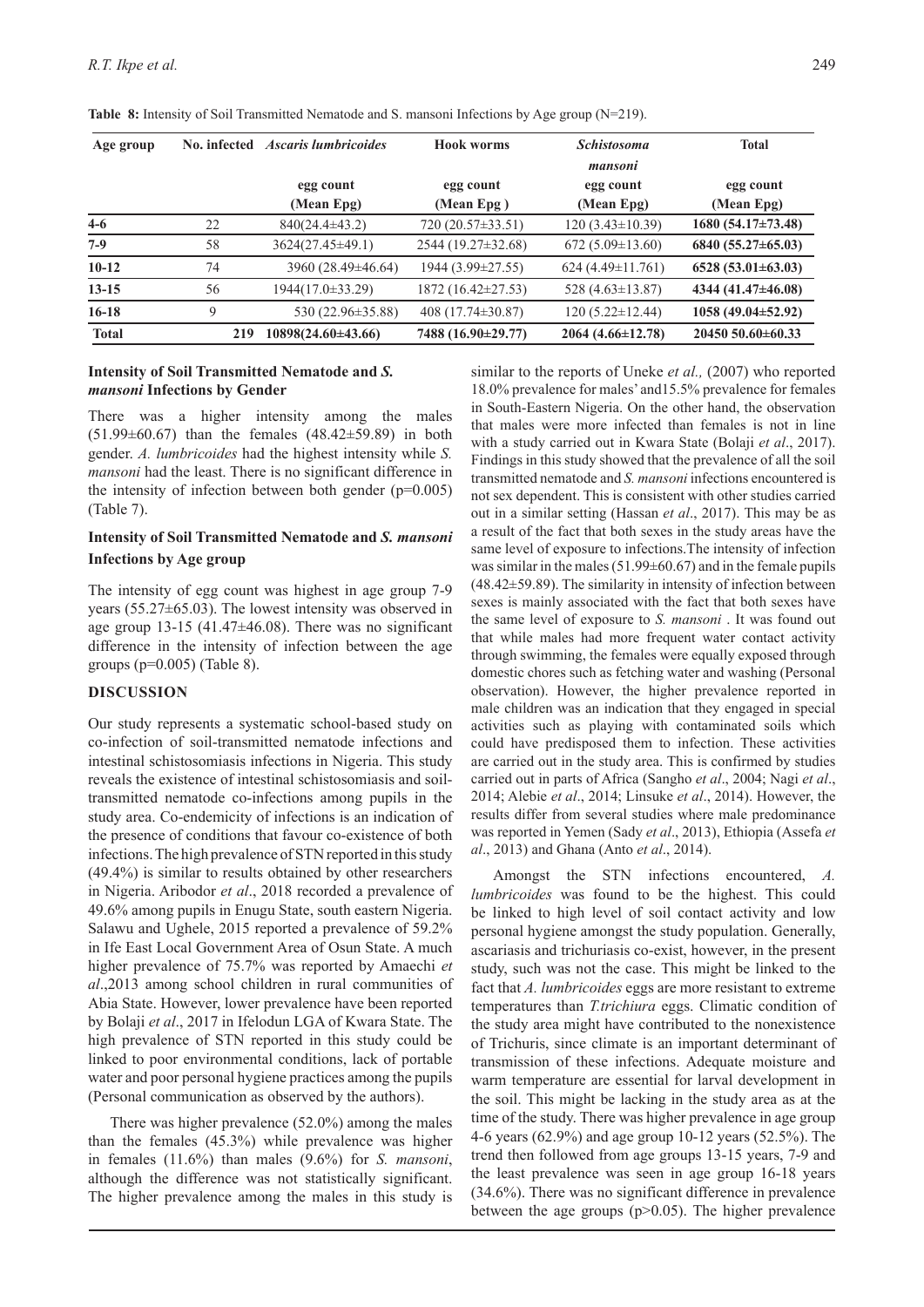among age group 4-6 years old agrees with findings from Tanzania where there was higher prevalence in the younger age group with a steady decline in older age groups (Mugono *et al*., 2014). This observation could be as a result of little awareness and low personal hygiene observed by pupils of that age group. The relatively low prevalence and mean intensity  $(41.47\pm46.08)$  recorded in the age group 16-18 is similar to studies by other researchers (Adefioye *et al*., 2011, Obiukwu *et al*., 2008 and, Ukpai and Ugwu 2003). This could be due to the fact that as adolescents the pupils in this age group are more conscious of their personal hygiene and are less likely to walk bare footed. Variations in the prevalence of STN and *S. mansoni* infection from different areas in the country could be related to several factors such as variation in vegetation and climatic factors, personal hygiene, deworming practices within the population. All the infected children had light intensity of the helminth infections. This observation was consistent with data from previous studies which observed that most of the individuals infected with soil-transmitted nematodes normally excrete a low number of eggs (Odiere *et al*., 2011, Sang *et al*., 2014).

Among the schools, LGEA Abinsti and Liberty Foundation, Ukpiam had the highest prevalence (57.7% and51.7%) respectively. The least prevalence was observed in Lobethas, Daudu (41.7%). Similarly, there was lower prevalence in Saint Francis, Ukpiam (48.5%), Divine Dove, Abinsti (48.6%) and Community Daudu (48.4%). There was no significant difference (p>0.05) however. The higher prevalence seen in LGEA Abinsti could be due to the fact that it is a public school and pupils could be from parents with lower socio-economic status. The schools with lower prevalence are private schools (i.e schools with a higher fee) and these pupils could come better socio-economic status. Prevalence was highest in primary three (52.9%) while the least prevalence was observed in primary six (46.8%). Statistically, there was no significant difference (p>0.05) in prevalence among the classes. The differences observed among the classes in this study was not significant, this could be due to the fact that class is more age dependent and already, it was shown in this study that there was no significant difference in age group due to the fact that there is equal exposure to parasites in the study location. Of the 443 pupils examined in this study, 46 (10.4%) were positive for *S. mansoni* infection. Community Daudu was observed to have the highest prevalence of *S. mansoni* infection. This could be traced to high level insecurity and insurgencies in the area as compared to other communities. The situation made the community to be abandoned by Government officials. No deworming exercise, poor sanitary condition, no proper waste disposal system. These are all factors that could have contributed to a higher prevalence of *S.mansoni* infection recorded. Co-infection of soil transmitted nematodes and *S. mansoni* was seen 21 (4.7%) of the 443 pupils. Co-infections of soil nematodes and *S. mansoni* have been reported in different parts of Africa (Salawu *et al*., 2014). This is quite common as a result of similar environmental conditions that favor their transmission as reported in findings by Alemu *et al*., 2016 and Rupiah *et al*., 2015.

## **CONCLUSION**

Community mobilization geared at provision of basic amenities such as portable water supply and sustained health education aimed at bringing behavioral change in the study area is advocated. Regular deworming of school children with improved sanitation and integrated control approaches such as engagement of the primary health care will help to eradicate this scourge. Further studies to evaluate the situation in a few month time are advocated.

### **ACKNOWLEDGEMENTS**

We are grateful to all the school authorities who gave approval to conduct the study and to all the teachers and pupils of the individual schools where this study was conducted.

#### **STATEMENT OF CONFLICT OF INTEREST**

The authors declare no conflict of interest.

### **REFERENCES**

- Adefioye, O.A., Efunshile, A.M. and Ojurongbe, O. (2011). Intestinal Helminthiasis among School Children in Ilie, Osun State, Southwest, Nigeria. *Sierra Leone Journal of Biomedical Research*. **3**(1): 36-42.
- Ademowo, A.F., Oyinloye, B.E., Ogunyinka, B.I.and Kappo, A.P. (2015). Impact of human schistosomiasis in sub – Saharan Africa. *Brazilian Journal of Infectious Disease,*  **19**(2): 196-205.
- Alebie G., Erko B., Aemero M., and Petros B. (2014). Epidemiological Study on Schistosoma mansoni Infection in Sanja Area, Amhara Region, Ethiopia. *Parasites and Vectors.***7**(1): 31-36.
- Alemu A., Yalewayker T., Demekech, D. and Mulugeta, M. (2016). Schistosoma mansoni and Soil-Transmitted Helminths among Preschool-aged Children in Chuahit, Dembia District, Northwest Ethiopia: Prevalence, Intensity of Infection and Associated Risk Factors. *BMC Public Health*. **16**(1): 422.
- Amaechi E.C., Ohaeri C.C and Ukpai O.M. (2013). Prevalence of Helminthiasis among School Children in Some Rural Communities of Abia State, Nigeria. *Animal Research International*, **10**(3): 1817-1825
- Amali, O., Anyam, R.W., Jeje, P.N. and Olusi, T.A. (2013). Soil-transmitted nematodes and hygiene practices in a rural community of Benue State, Nigeria. *Nigerian Journal of Parasitology*, **34**(2):147-152.
- Anto V., Asoala M and Adjuik, K. (2014). Childhood Activities and Schistosomiasis Infection in the Kassena-Nankana District of Northern Ghana. *Journal of Infectious Diseases and Therapy.* **(2):** 66-72.
- Aribodor, D.N., Bassey, S.A., Yoonuan, T., Sam-Wobo, S. O., Aribodor, B.O. and Ugwuanyi, I.K. (2018). Analysis of Schistosomiasis and Soil-transmitted helminthes mixed infections among pupils in Enugu State, Nigeria: Implications for control*. Infection, Disease and Health,https://doi.org/10.1016/j.idh.2018.12.003.*
- Ash, L.R. and Orihel, T.C.(2007).*Ash and Orihel's Atlas of Human Parasitology.*American Society for Clinical Pathology Press,pp.540.